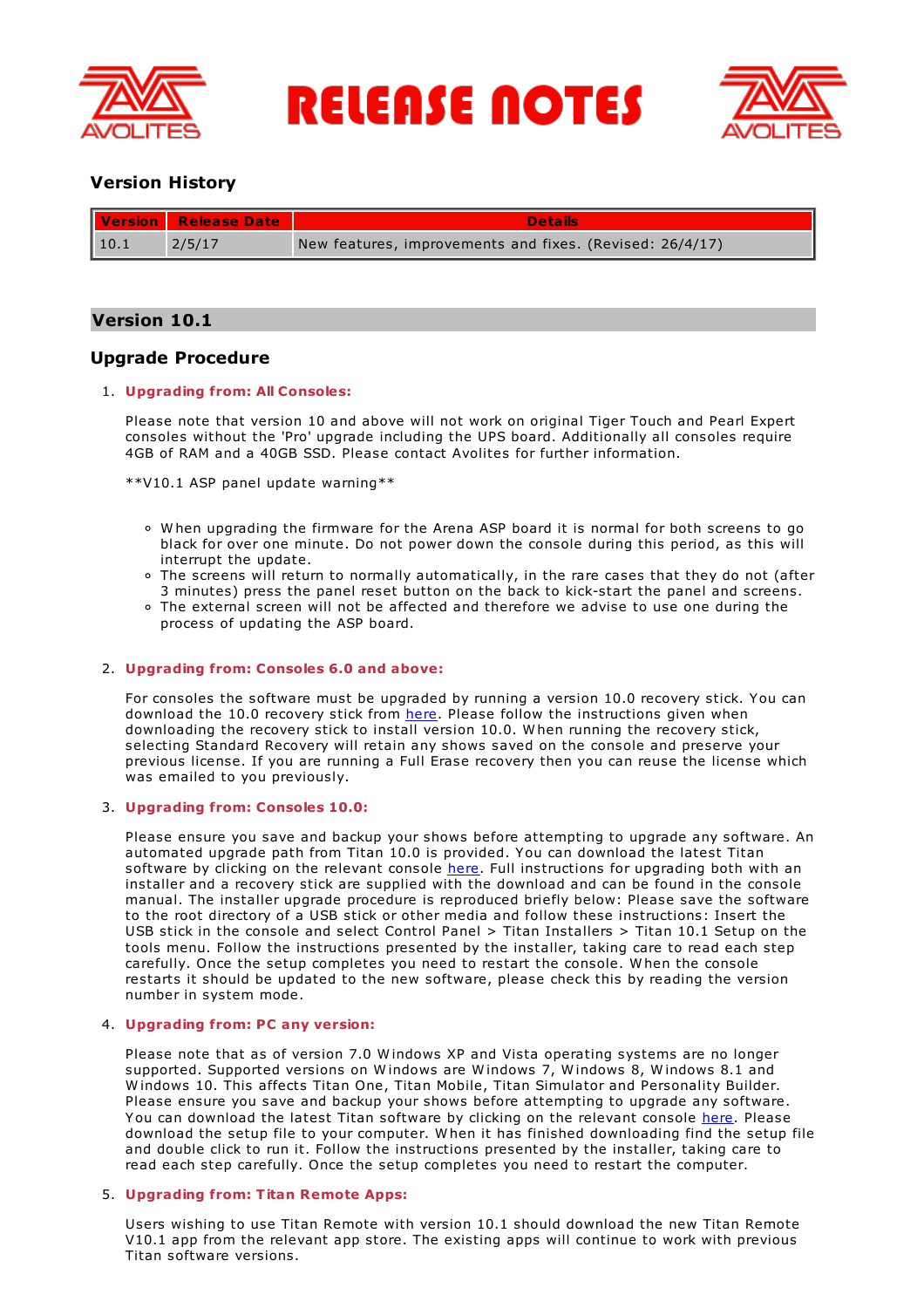# **New Features**

## 1. **Beats and Sync:**

Chase and effect speed control/options have been significantly overhauled.

BPM Masters now incorporate both a BPM speed and a synchronisation time. W hen a playback is attached to a BPM Master all of its shapes and effects will be synchronised to the tap time of the BPM master. If you fire a playback halfway between beats the shapes will start half way through the cycle.

W hen selecting Speed Source in the effects category of playback options there are two new softkeys - [Free Run] and [Local].

By default this is set to [Free Run] and behaves as per previous versions where any shapes or effects will synchronise when the playback or cue is fired and run at their recorded or live speeds.

W hen set to [Local Clock] the playback will act like its own BPM Master; the recorded shape or effect speeds and speed on fader setting are overridden and will instead all synchronise together in phase and to the beat according to the 'Speed' parameter of the playback. A 'Tap Tempo' action has also been added to the key profile options for cues and cuelists and if an associated key is set to tap tempo, tapping the key will set the playback speed and synchronisation time providing a way to tap local shape and effect speeds in cues and cuelists in the same way as chases. W hen tapping the speed either via [Local Clock] source or via a BPM master, chase steps, associated shapes, effects in cues or cuelists will synchronise to the tap. W hen BPM masters are set as the speed source any associated effects or chases will automatically lock in sync when fired, even if they are fired part way through the beat.

In the Shape Generator menu there is a new [Beat Count] softkey. The 'Beat Count' determines how a controlling speed is applied to the shape. By default this is set to 1 which will mean each beat corresponds to the whole shape cycle and is how previous versions behaved. Pressing the [Beat Count] softkey will open the 'Beats Per Cycle' menu where you can input a value or select [Match to Spread] which will automatically set the beat count to the current spread value. This is particularly useful when using dimmer shapes. Selecting [Custom] will switch back to the beat count value that was last input.

In the Effect Editor for Key Frame Shapes there is a new 'Beats Per Cycle' parameter. This works in the same way as with 'normal' shapes whereby the default setting is 'Custom' with a value of 1 which will mean each beat corresponds to the whole shape cycle. Selecting the value will open a softkey menu where you can input a new value or [Reset to default value]. This will also connect the 'Beats Per Cycle' control to wheel A. Selecting the 'Spread' option will set the beat count to match the current spread value and the 'Keyframes' button will match the beat to each frame. Each key frame shape and layer can have its own beat settings and these can be viewed or edited after recording via the Key Frame Shape Effect View where a new 'Beats Per Cycle' column has been added.

It is now possible to set multipliers or dividers on playbacks and cues. These work independently to the speed source and can be used to modify controlling speeds of chases or effects, for example you could have two chases, both set to be controlled by the same BPM master but where one of the chases runs at half the speed of the other.

In the Edit Chase Times menu ([Edit Times]/<chase playback>) there is a new [Speed Multiplier] softkey and in the touch playback options for chases there is a new 'Speed Multiplier' parameter in the 'Playback' category. By default this is set to 'x1'. Selecting this will open the 'Chase Speed Multiplier' softkey menu where you can input a custom value or select one of the most popular options: '/4' (run at a quarter of the speed) ,'/2' (run at half speed), 'x1' (normal speed), 'x2' (run at twice the speed) and 'x4' (run at four times the speed). Custom values input can be toggled between a multiplier or divider by pressing the [Multiply or Divide] softkey.

Similarly, it is possible to set multipliers or dividers for shapes or key frame shapes on a per cue basis. A new 'Effect Speed' column has been added to Playback View. Selecting an effect speed cell will open the Cue Effect Speed Multiplier where you can input a custom value or chose one of the popular options in the same way as for chases above. These will modify any shapes or key frame shapes contained within the cue and default to 'x1'.

It is also possible to set speed multipliers or dividers on BPM masters. This provides a way to determine the relationship between what is tapped and associated targets independent of the target multiplier along with the ability to vary this as required. The current multiplier and BPM are shown in the playback touch area.

There are three new softkeys in BPM master playback options. By default the BPM master fader controls BPM with the playback touch area showing the current BPM in a large font size above the current multiplier in a smaller font size. Toggling softkey E to [Multiplier On Fader] changes the fader to control the multiplier and swaps the values in the playback touch area so that the current multiplier is shown in a large font size above the current BPM speed in a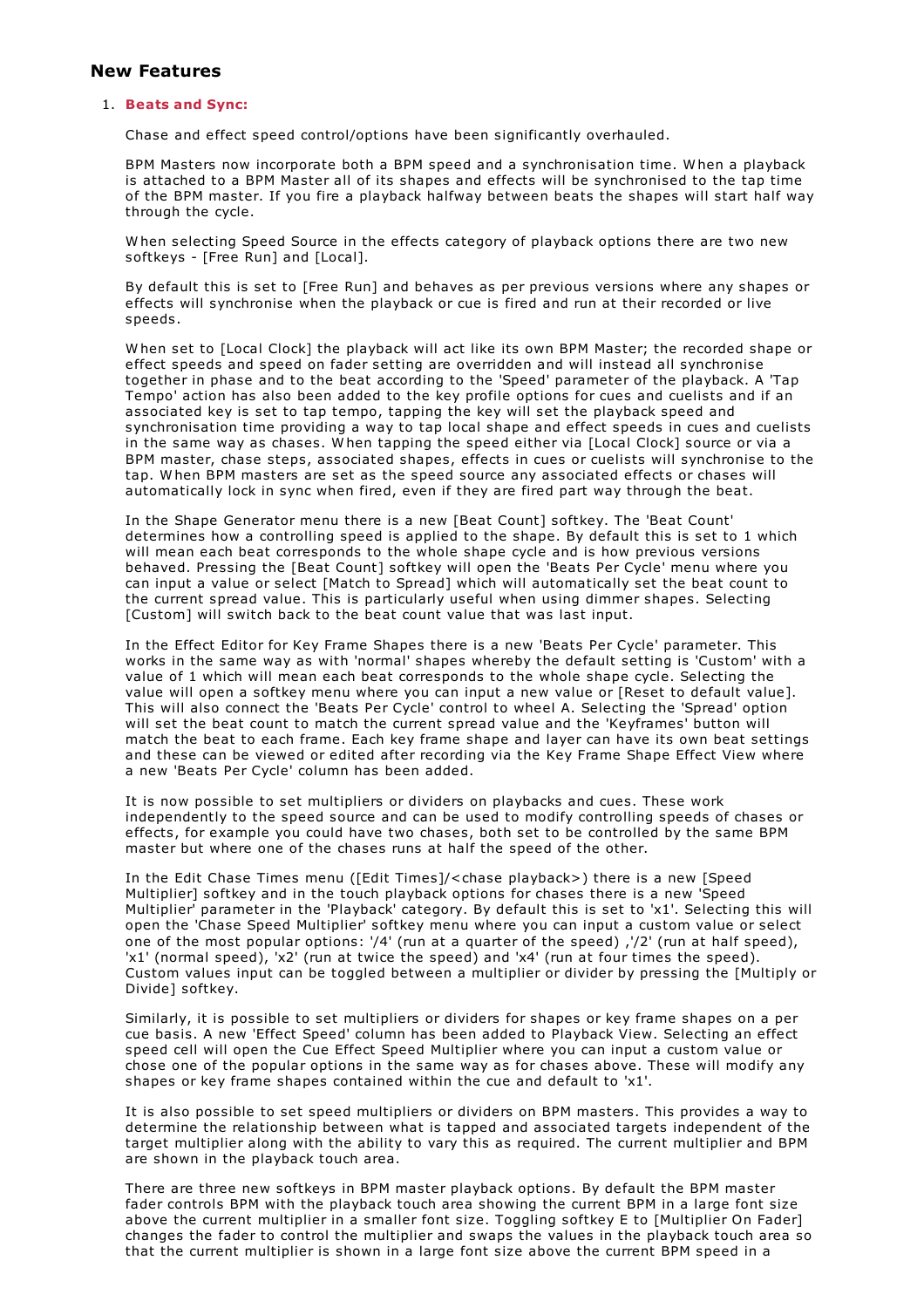smaller size. [Multiplier Scale] determines the range of multiplier options available on the fader. By default this is set to '/8 to x8'. Selecting this will toggle between '/2 to x2', '/4 to x4', '/8 to x8', '/16 to x16' and '/32 to x32'. W hile in [Multiplier On Fader] mode it is also possible to input multipliers values that are within the scale directly by typing the value numerically and the selecting the BPM master handle. Multipliers set while in [Multiplier On Fader] mode are retained when in [BPM On Fader] and where keys are set to Tap Tempo actions, tapping will always set the BPM speed, regardless of mode. By default softkey F is set to [Keep Multiplier On Tap]. In this mode the master multiplier is retained when tapping a BPM master and with the multiplier being applied to the tap and associated targets (for example with a multiplier of x2, tapping at 120 BPM will send a speed of 240 BPM to the target). Alternatively this can be toggled to [Reset Multiplier On Tap] where tapping a BPM master will immediately revert the multiplier to 'x1'. This can be used to ensure that the tapped speed is transferred to the target regardless of what the multiplier might have been set to. This can also be set via User Settings/Times. Additionally, [Reset Multiplier], [Multiplier x2], [Multiplier /2] and [Zero Multiplier] key profile actions can now be assigned to master handle buttons and when in [Multiplier On Fader] mode, the [Nudge Up] and [Nudge<br>Down] actions will increase the multiplier by x2 or decrease the divider by /2 respectively. Where there are multipliers in both the BPM master and associated targets they will be applied additively, for example if a BPM master has multiplier 'x2' and an associated target chase also has a 'x2' multiplier, the chase will run at four times the speed tapped on the master.

It is also possible to place the speed, effect multiplier, speed multiplier and speed source parameters in programmer which will set the chosen options when recording new or merging into existing cues. This provides an alternative method to set these parameters and is particularly useful if you need to quickly set the same parameters on a number of new or existing playbacks or cues.

Pressing TIME followed by the OPTIONS key will reveal the 'Edit Programmer Rate Settings' softkey menu. To place a local speed in the programmer select sofkey A and input the required value, select softkey B to place an effect multiplier/divider in the programmer, select softkey C to place a speed multiplier/divider in the programmer and softkey D to place the speed source in the programmer. If [Local Clock] is chosen as the speed source an extra [Tap Tempo] option will appear on softkey G. Tapping this will automatically set the local speed value according to the tapped speed. W here relevant the associated softkeys will highlight to show when parameters are in the programmer and when recording new or merging into existing playbacks or cues any parameters in the programmer will automatically set or update their associated options.

Additionally, pressing INCLUDE followed by a speed master will automatically place it in the programmer as speed source which can then be recorded or merged into playbacks.

In User Settings/Times there is a new 'Compensate for Rate Grand Master' switch. W hen enabled (default) and a rate grand master has been assigned, tapping on a BPM master will compensate for the level of the rate grand master if it is not 100%. This ensures that the result is in time with the tap, regardless of the current rate grand master level. W hen turned off the tapped speed transferred to any targets will be affected by the rate grand master level.

It is now possible to connect to rate and BPM masters. Pressing Cue/Connect followed by a rate master or rate grand master will connect wheels to the level allowing the rate to be adjusted by wheel. Pressing Cue/Connect followed by a BPM master will connect wheels to speed and 'Edge Sync'. Touching above or below the rate or speed in the wheel touch display area will nudge the associated value up or down. Pressing the associated wheel @ key or touching on the value itself will open a softkey menu where you can input numerically or [Release] (resets speed and multiplier to default). Wheeling the 'Edge Sync' control provides a way to nudge the synchronisation forwards or backwards wheeling clockwise or anticlockwise respectively.

Pro DJ Tap trigger mappings have been added. W hen enabled, this maps master to BPM Master 1, Layer A to BPM Master 2 and Layer B to BPM Master 3.

The tap tempo function now averages taps.

## 2. **Scene Master:**

A new type of master called 'Scene Master' has been added. This provides a way to prepare a 'scene' in advance which might comprise a number of different cues, palettes and timings and then fire them all at the same time once ready.

Master key profiles have now been split into 'Standard Masters' and 'Scene Master'. W hen using the default 'Program' key profile with scene masters assigned to playback faders the blue key enters or exits preset mode and the grey key commits the preset to live. On consoles with black keys the default action is to exit preset mode. If the scene master is assigned to an executor key or playback workspace handle the program profile action is to enter preset mode or commit preset to live. Other key profile actions available are 'Disabled', 'Enter scene Mode', 'Commit Changes and Exit scene mode' and 'Preload scene Mode' which will preset any LTP controls ready in place so that they don't fade in by fader or timed commit. Additionally, AVO + scene master or RELEASE + scene master can be used to exit preset mode.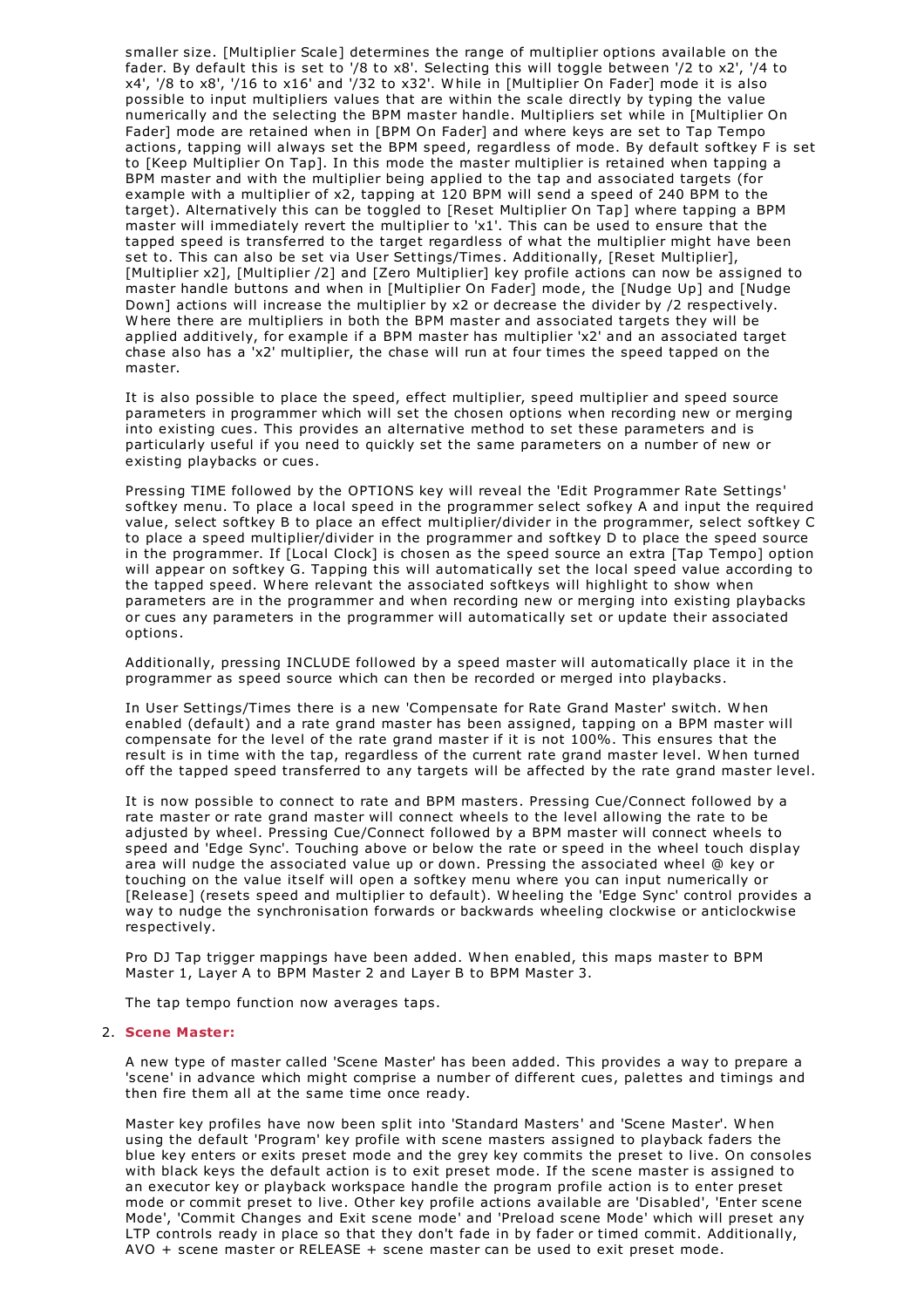W hen a Scene Master is first assigned it defaults to 'Live' mode. In this mode the touch playback area will show 'LIVE' and any changes will happen live on stage as usual. W hen 'preset' mode is entered the handle changes to read 'PRESET' and highlights in purple. In this mode changes can be setup in dark and then committed to live when ready. This can include firing/ killing or releasing playbacks, go cues in cue lists, applying palettes or programmer. Any changes made in preset mode are represented in purple and while in 'Preset' mode the internal visualiser will change to reflect the preset output.

W here a scene master is assigned to a playback fader the fader can be used to manually fade the preset to live and there is a percentage value and bar level indicator in the touch playbacks area to show its progress. Normally all controls will fade in and out proportionally according to fader level. If the 'Preloads scene Mode' action has been assigned to a button, pressing this will load any preset LTP controls ready in place so that only intensity will fade by fader. There are three different fader modes available by toggling softkey C in [Playback Options]. By default this is set to [Auto Commit and Invert]. In this mode once the fader reaches 100% the preset will be automatically committed and the fader is inverted ready to fade in and commit the next preset state. [Auto Commit] is similar except the preset state can only ever be faded by lifting the fader. After reaching 100% the fader must be lowered to zero before the next preset state can be faded. W hen set to [Manual Commit] the fader will never commit providing a way to fade a preset state in and out of full as much as is required. In this mode the preset state can be committed by pressing a button which has a relevant key profile action assigned (ie. [Commit Changes], [Commit Changes and Exit scene Mode] or [Enters or Commits scene Mode]).

W hen committing to live any times in cues or palettes or live palette times will be used. This can include combinations, for example, fire intensity cue with 1s fade in, apply colour palette to fixture group over 2s and apply position palette to fixture group over 5s - on commit all will fire with their respective times. It is also possible to commit to live over a specified time by entering the value in seconds followed by commit. In this case the live time will take precedence over any recorded cue times while preserving any live palette times where relevant.

## 3. **Link Shapes to Groups:**

Shapes and Key Frame Shapes created using groups will now maintain links to the groups in the same way as pixel maps providing a way to reuse and edit fixture orders or layouts across multiple cues rather than setup/edit each one individually.

If a group is selected when creating a shape or key frame shape its layout and fixture order will be used. Adding/removing fixtures to/from a group or changing its fixture order/layout will directly affect any shapes or key frame shapes linked to that group. If a linked group is deleted the layout and fixture order will be preserved in any associated cues. Undoing this will restore the link.

Fixtures can be added to a group by selecting the fixtures followed by RECORD/ <group handle>/ <group handle> or [Merge]. Similarly, you can replace the contents of a group while maintaining links by selecting the fixtures followed by RECORD/ <group handle>/ [Replace]. You can also add or remove fixtures from a link while maintaining links by toggling fixture handles on/off in the 'Edit Groups' menu (GROUP/ [Edit Groups]).

If [Add/Remove Fixtures] is used to remove fixtures from a shape that are currently linked to a group a [Remove Fixtures] confirmation softkey will be shown along with a prompt explaining that the link between the shape and group will be broken. Pressing [Remove Fixtures] at this point will remove the fixtures and break the link. Pressing [Cancel] will keep the fixtures and link.

The fixture order and layout of a group can be adjusted either via [Edit Times]/ <group handle>/ [Fixture Order] or [Edit Layout], [Shapes And Effects]/ [Pixel Mapper]/ [Edit Group Layout]/ <group handle>, GROUP/ [Edit groups]/ [Fixture Order] or [Edit Layout] and, where shapes are in the programmer or being edited live, [Shapes And Effects]/ [Shape Generator]/ [Edit]/ [Edit Fixtures/ Groups]/ [Edit Groups]/ [<group>]/ [Fixture Order] or [Edit Layout].

(note that after removing from or adding fixtures to a group it may also be necessary to edit the order and/or layout)

### 4. **Timed Flash on Cuelists and Chases:**

It is now possible to set fade in and fade out times for a timed flash independently to times used when fired by fader. For chases this means it is possible to make a chase fade in and out when flashed while maintaining speed and crossfade. New [Flash Fade In] and [Flash Fade Out] options have been added to playback options for cues, chases and cuelists. By default these are set to [AsIn] and [AsOut] respectively in which case a timed flash will follow the timings set in the cue. Values input here will override cue timings when using timed flash.

### 5. **Open Playback View on Connect:**

A new option called 'Auto View On Connect' has been added to the W heels category in User Settings. By default this set to 'Off'. If 'Chases', 'Cue Lists' or 'Chases And Lists' is selected,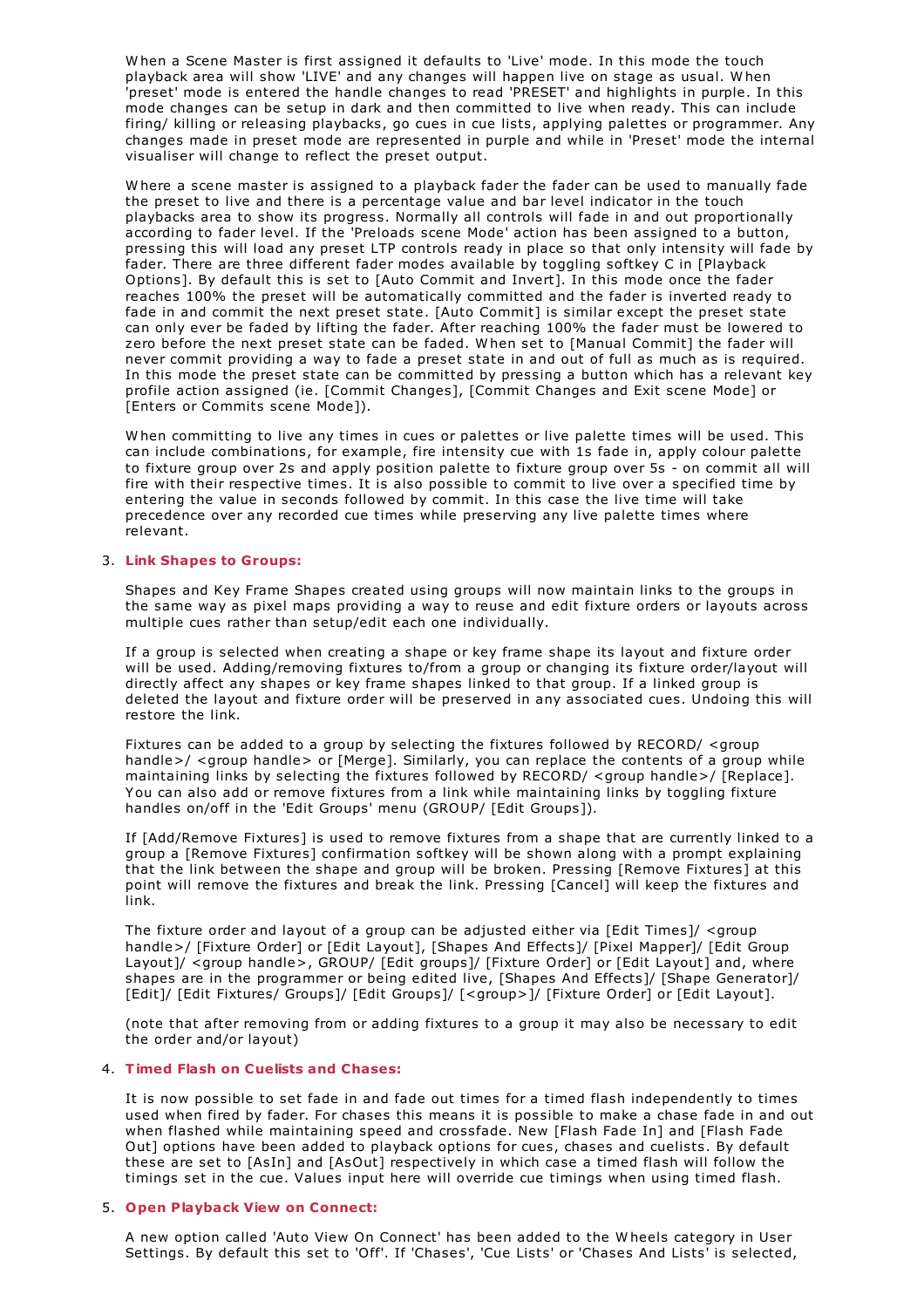connecting to an appropriate playback will cause the associated playback view to open automatically. This provides a way to keep the view in sync with the current connection and works in conjunction with (but is not dependent on) the similar 'Auto Connect' options. For example, if 'Auto Connect' and 'Auto View On Connect' are both set to Chases and Lists then firing a chase or cue list or connecting manually will cause the associated playback to open automatically. If, in this example 'Auto Connect' is turned off, then the playback view will only open when manually connected.

## 6. **Release Priority:**

It is now possible to set a priority level for release. This provides a way to exclude playbacks from release. In User Settings/Release there is a new 'Release Priority' setting and in the 'Release Playback' menu there is a new [Release Priority] toggle on softkey F. By default this priority is set to 'Programmer'. W hen using the 'Release Playback' menu pressing the [Release Priority] softkey will cycle through the various priority levels (ie. 'Low', 'Normal', 'High', 'Programmer' and 'Very High'). W hen pressing the [Release All Playbacks By Priority] button, double-tapping Release or using the factory release macros only playbacks that are equal to or below the Release Priority setting will be released. Shift (AVO) + Release will override the priority setting and release all. Individual playback release is unaffected (ie. Release/<select playback handle>.

## 7. **Timed Release All:**

It is now possible to release all over a temporary time. n + Release/Release will release all playbacks by priority over n seconds. n + AVO/Release will release all playbacks over n seconds. This will override master and local playback release times.

## 8. **Auto Run Playbacks on Start:**

It is now possible to make playbacks automatically fire when the show is loaded. This is particularly useful in unsupervised/installation applications (for example in the event of a power failure) or perhaps to automatically strike lamps via macros etc.

A global 'Auto Run Startup Playbacks' toggle switch has been added to the general category of User Settings and a new [Run On Startup] toggle switch has been added to [Playback Options] in the Playback category. By default this is turned off. If this is turned on and the global setting is enabled (default) then any associated playbacks will fire when the software is started or when loading the show. If required this can be disabled via the user setting option rather than having to change the setting on individual playbacks.

W here a playback is set to automatically run on startup a power symbol watermark will be shown in the associated handle and a 'Show Startup Playbacks' filter has been added to the Show Library context menu. W hen enabled only playbacks set to automatically run on startup will be shown in the playbacks section providing a way to quickly see what will automatically run on startup.

## 9. **Lock Startup Show:**

A new [Start Up Show] option has been added to the Disk menu. By default this is set to 'Unlocked'. Pressing this will open the 'Start Up Show Lock Settings' menu with softkey options to [Create And Lock Show] or [Cancel]. Selecting [Create And Lock Show] will immediately save the current show as a startup show and the disk menu softkey will now be highlighted as [Start Up Show Locked]. Pressing the button when in this state will reveal softkeys to [Update Show] or [Unlock] where [Update Show] will update the startup show to the current state. W hile locked any changes made to the show after this point will be ignored when the software is closed and when it is restarted it will revert back to the state of the show at the point when it was locked. This setting persists between restarts and provides a way to ensure shows always start in a particular state.

## 10. **PC Suite Confirmation on Exit:**

W hen closing Titan PC suite (Titan Mobile, TitanOne and Titan Simulator), a 'Close Software?' confirmation prompt will appear. This helps prevent accidentally closing the application. Pressing 'Ok' will close the software. Pressing 'Cancel' will cancel and return to the application.

## 11. **Attribute Editor Cell Layout:**

In previous versions the cell handles for multi-cell fixtures could often appear in a seemingly random order in Attribute Editor. This has been changed so that the handles now appear with the same real-world layout as used for pixel mapping making it much easier to understand which cells you are editing. Additionally it is now possible to marquee select a range of cells if required.

A new context menu toggle has been added to the Attribute Editor workspace to show (default) or hide cells where applicable.

(Note that where fixtures only have a single column of cells they will always be represented as a horizontal line for convenience.)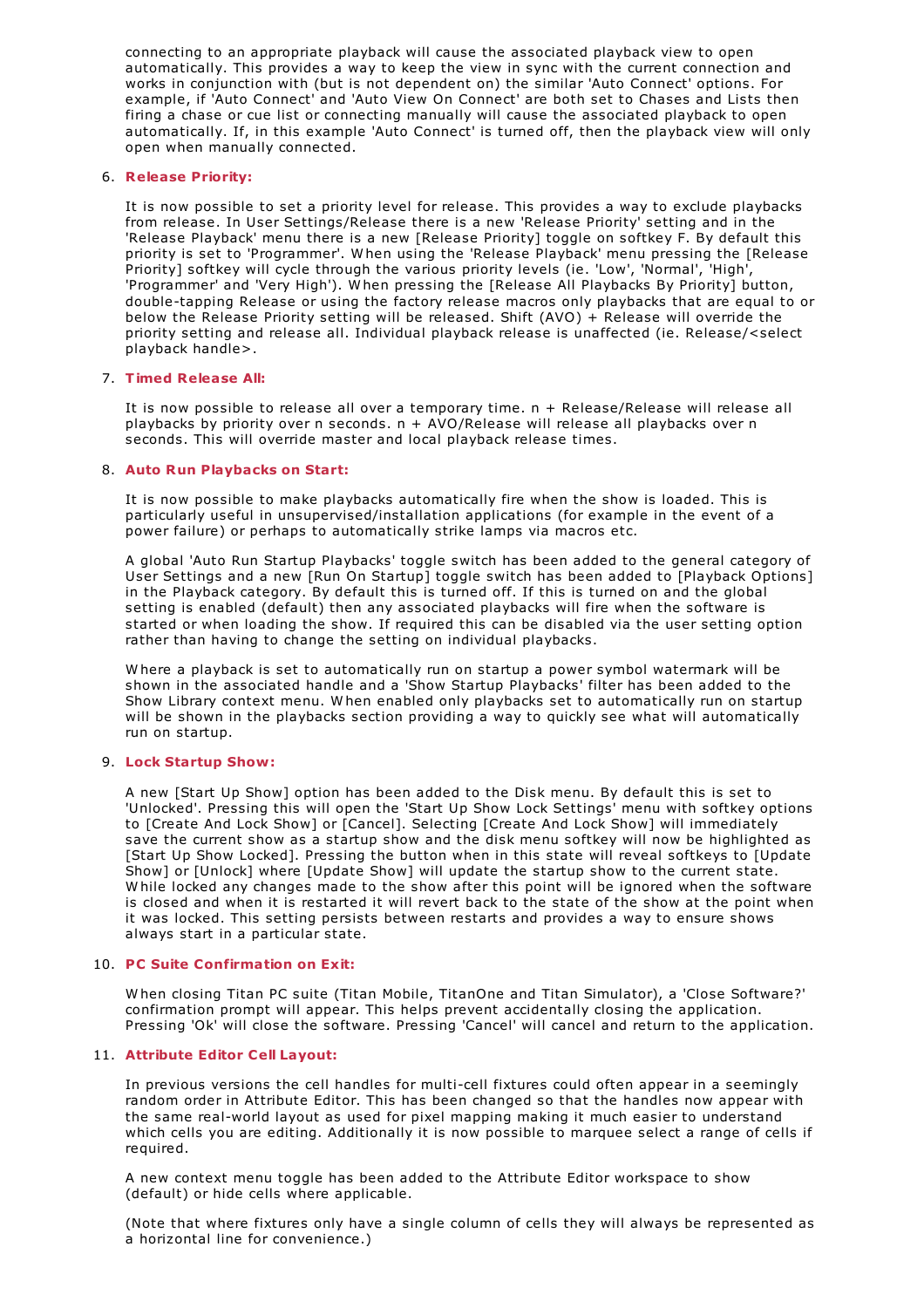## 12. **Block Running Shapes:**

A new [Block Shapes] softkey has been added to the 'Shapes And Effects' menu. Pressing this will open the 'Block Running Shapes' menu where any currently active shapes from cuelists will appear along with a [Block All Shapes] softkey. W hen a shape is selected it will stop running and highlight in blue to show it is blocked. Recording this into a cuelist will set the selected shapes to block where tracked from previous cues. [Block All Shapes] will stop all running shapes and when recorded into a cuelist will set any shapes tracked from previous cues to block.

### 13. **Release Key Profile for Masters:**

A [Release] action has been added to the key profile options for Intensity, Rate, BPM and Size masters. This will reset the associated master to its default values.

### 14. **Select If Key Profile:**

<sup>A</sup> 'Select If' action has been added to the key profile options for cues, cuelists and chases. <sup>W</sup> hen assigned pressing this will select any fixtures used in the current cue of the associated playback.

### 15. **Multi-user Capture:**

It is now possible to open Capture on all consoles in a multi-console session with any changes synchronised across the instances.

### 16. **Indicate Attributes Overridden by Priority:**

W here an attribute in programmer that is connected to a wheel is currently overridden by a playback with a higher priority a 'PRIORITY' watermark will appear in the touch wheel display for that attribute.

## 17. **Media Workspace Window:**

A new workspace window called 'Media' has been added. This provides a dedicated space to store media server palettes such as clips and when CITP thumbnail capable active fixtures are patched an image of the clip will be used for the legend. W hen using quick record this workspace will mask to include Intensity, Gobo, Beam, Effect and Special groups (these are the same as the 'Gobos and Beams' palette workspace). If required you can also record groups, workspace shortcuts and macros.

## 18. **Titan Server:**

It is now possible to run TitanNet Processors (TNP's) as a stand-alone console. W hen set to console mode it is also possible to attach a Titan Mobile.

This is ideal for situations such as unattended installs where a rack mountable controller is preferable. The TNP can perform all the functions of a standard console and has a number of interface options on the touch screen for firing playbacks and setting up your show. Using multi user a standard console can be connected to the system for the purposes of additional control or updating the show file.

## 19. **Ai/Phase master:**

It is now possible to create a keyframe shape that has its position driven by sampling pixel values in AI. This allows you to create advance attribute effects linked to the video server output in 2D space.

To use this feature you need to have a network connection to an AI server that has the Titan Media module patched and running. The fixture type within AI that phase is linked to must be a pixel map fixture. W hen the console discovers the AI server over the network it will appear in the TitanNet Overview tab of the DMX settings. You must assign at least one DMX line to the media server for the phase master to work. You now need to select a group which has a valid layout and create a keyframe shape from the group. The layout in the group determines the pixels in the video used to control the keyframe position. Normally black will be at the start of the timeline and white will map to the end of the keyframe shape timeline. W hen creating the keyframe shape you need to turn on the Phase Master option. Now the keyframe shape position is directly linked to the video pixel brightness. As you change the video brightness the respective fixtures will obey the position within the keyframe shape.

# **Improvements**

## 1. **Enhanced colour model:**

New colours have been added to colour picker model to improve compatibility with LED fixtures including UV (or purple/indigo), lime (or light green/mint) and 'additive' cyan and yellow.

## 2. **Capture invert pan/tilt:**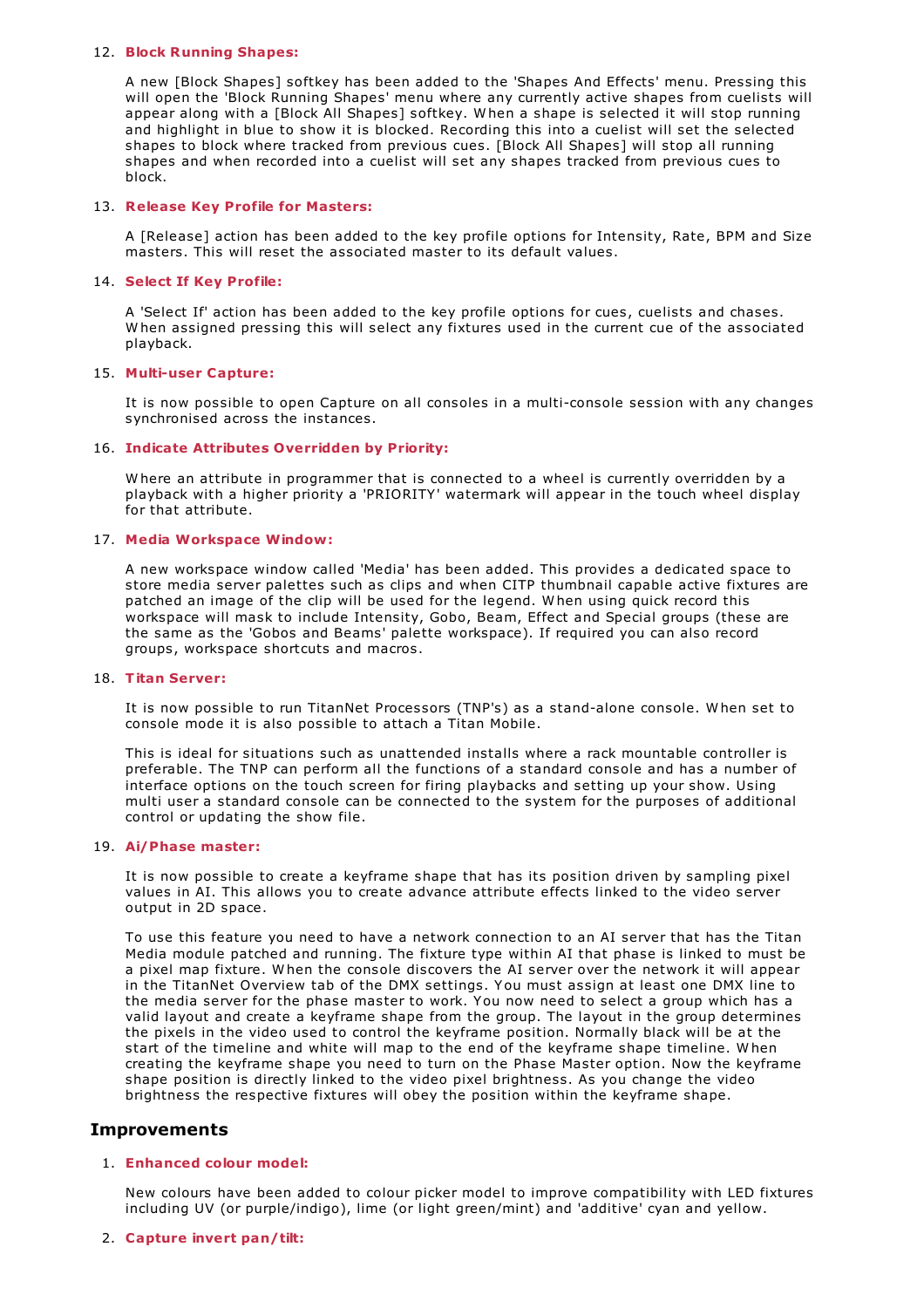It is now possible to invert pan and tilt for Capture fixtures providing a way to simulate similar options on real-world fixtures. W here relevant the 'Invert Pan' and 'Invert Tilt' controls will connect to wheels in the 'Beam' attribute group for selected fixtures when the wheels are in Visualiser mode ([W heels=Visualiser]). By default these are set to 'No'. Use the associated wheel or touch in above or below the value to toggle to Yes/No as required. Alternatively, touching on the display or pressing the associated @ button will provide an [Invert] toggle on softkey A along with a [Reset to default value] option on softkey B.

## 3. **Auto Group Legend:**

Auto groups will now use legends input when patched.

## 4. **PC Suite Keyboard Focus:**

Previously when using Titan PC Suite it was sometimes not possible to input using the keyboard until the application title bar was clicked. This has been improved so that now clicking anywhere in the window will focus the keyboard.

## 5. **Save speed:**

The amount of time taken to save shows when using full and quicksaves has been reduced.

## 6. **Channel Grid column width:**

The column size in Channel Grid can now be toggled between five fixed widths in the window appearance settings. Options are 'Tiny', 'Small', 'Normal' (default), 'Large' and 'Super Size'.

## 7. **Highlight current shape direction:**

The currently selected shape direction is now highlighted in the softkey menu.

## 8. **Range Renumber Groups:**

It is now possible renumber a range of groups.

## 9. **Automatically close context menu:**

Previously when selecting certain functions from the drop-down context menus the menu would remain which could obscure selected options such as search. The drop-down context menu will now automatically close when selecting these functions.

## 10. **Shape Fixture View global property:**

W hen editing shape properties via Shape Fixture View a new [Set to Global] softkey has been added to the 'Set Shape Property Value for Fixtures' menu to provide a way to change edited values back to global.

## 11. **Display imported key profile:**

After importing a key profile it will now switch to the current show and highlight the newly imported profile to confirm that the import was successful.

# 12. **Import user from Disk/Users menu:**

It is now possible to import users from the Disk/[Users] menu. An [Import User] softkey has been added to the 'Manage Users' menu.

## 13. **Capture camera positions from Capture window:**

A 'Camera Positions' button has been added to the Capture Visualiser context menu to provide a way to change the Capture views without having to open the Capture Visualiser Settings window. Selecting this will reveal a sub menu where you can toggle quad view on/off, toggle between the four views where applicable and select any of the factory or custom camera positions. Press exit to end Capture W indow control.

## 14. **Show fixtures with Capture personalities:**

A new 'Capture' column has been added to the Patch View Personality List along with a 'Capture Available' field in Fixture View. W here personalities can currently be represented in Capture they will be shown with a tag in these fields.

## 15. **Image Control zoom slider non-linear:**

The zoom slider in the Attribute Editor Image Control pane has been made non-linear to provide greater precision at the lower end.

## 16. **Disable RDM option:**

A new 'Block RDM' switch has been added to the DMX Module Properties for Streaming ACN and Art-Net in DMX Settings. By default this is turned off. Toggling to On will prevent RDM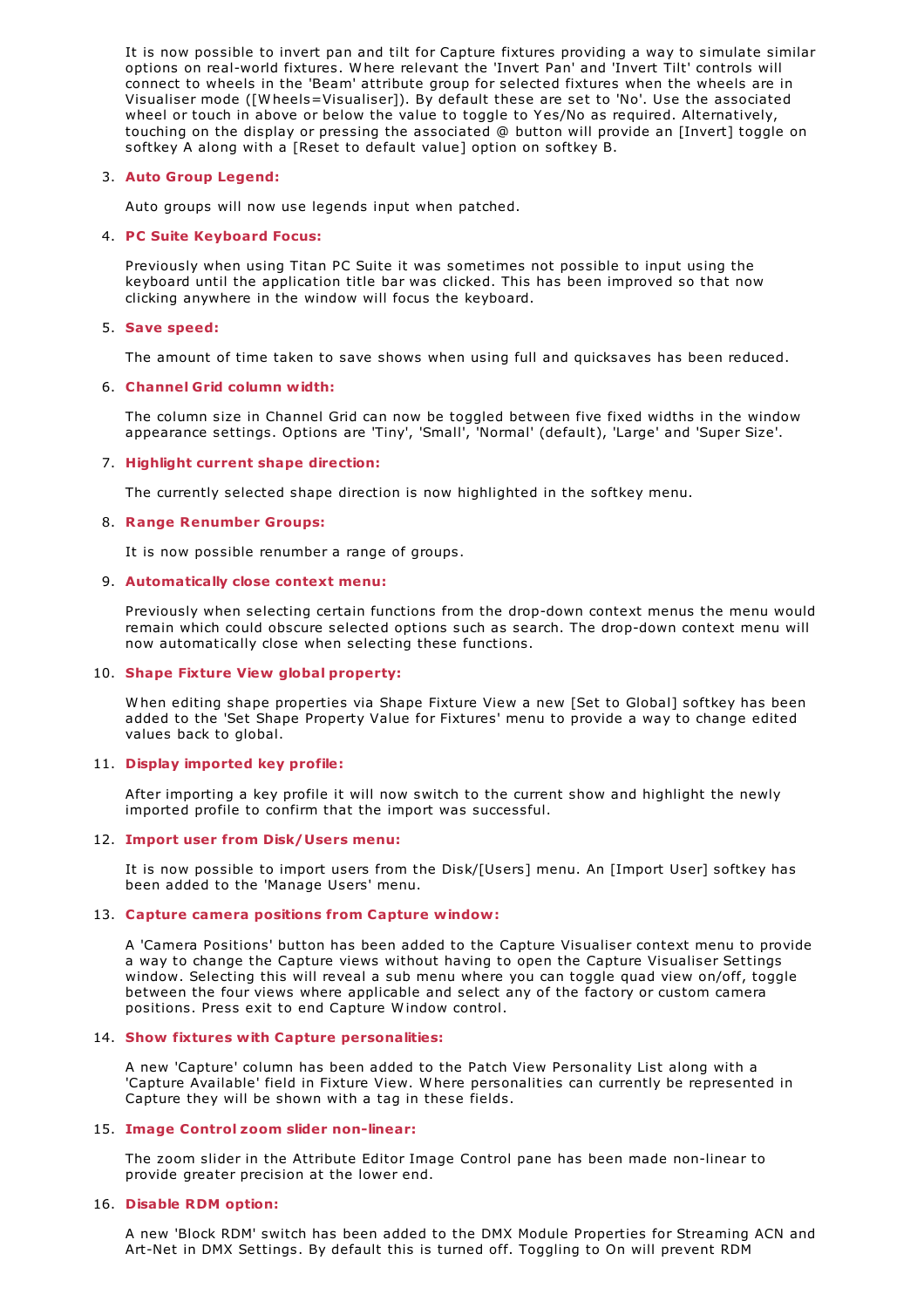information from being transmitted on the associated protocol.

## 17. **Wheel acceleration per user:**

The 'W heel Sensitivity' User Setting is now stored in a per user basis and changes to this value can be undone/redone.

## 18. **Verbose load show errors:**

The load progress screen has been overhauled. If problems have been detected while loading the show warnings or errors will be shown against the relevant section along with verbose details in the event log and options to fix if possible.

## 19. **More curves:**

Additional linear playback and dimmer curve options have now been added from 10% in 5% increments. Note that you will need to install the latest personality library in order to use these.

## 20. **Harmonisation of effect parameters:**

Similar effect parameters now all use the same formatting for normal shapes and key frame shapes and between wheels/ across various consoles and windows.

## 21. **Copy/ Move playback cues:**

W hen moving or copying cues within or across playbacks the undo history now shows a more exact description of the operation (ie. whether it is move or copy)

## 22. **Console remains locked after restart:**

The console lock state is now preserved after shutting down or restarting the software. Previously, restarting the software would always unlock a locked console. This has now been changed so that a locked console will remain locked after shutting down/restarting the show and the screen will prompt to enter the password. If the password has been forgotten the code '68340' will unlock the console.

## 23. **TNP Stability Enhancements:**

In previous software versions the TNP system relied on a highly reliable network connection between all devices to function correctly. Loss of connection between a device may have caused elements of the show to be lost or fixtures to appear with the legend "Fixture" and control would be lost. To recover the fixtures a re-load of the last save would be required.

To improve the stability of the system and ensure that even when a problem occurrs with your network the show remains intact we have introduced a number of changes. Most notably the show is continuously synced back to the master console so in the event that any TNP becomes uncontactable you have a number of options. During the time while the TNP is missing you can still save the show successfully and then choose either to fix the issue or move the lines to a working TNP. Once the fault has been resolved the system will continue to work with no loss of information from the show.

It is important to note that whilst your show data will remain safe you will still be required to fix any errors to restore control of your lights. Having a reliable and stable network is still a requirement to ensuring you have a functioning TNP system.

## 24. **Unassign DMX line:**

It is now possible to unassign unused lines from consoles and TNP's. Selecting one or more assigned lines in DMX Settings/TitanNet Overview will reveal the 'TitanNet Lines Selected' softkey menu. Selecting [Unassign Lines] will unassign the selected lines from consoles or TNP's.

# **Known Issues**

## 1. **TNPs can drop out with fades on pixel map masters:**

In a large TNP system that is busy sometimes running a fade on a pixel map master either by running a timed palette on that master or by recording the master values into a cue and running the cue may cause a TNP to temporarily drop out and reconnect. To avoid this issue either set the fade time of pixel map master attributes to 0 or record the pixel maps without using the layer master.

## 2. **TNPs can reconnect when saving the show:**

In a large TNP system saving the show manually or by QuickSave may cause one or more TNPs to disconnect and reconnect which will be seen as a pause in the output and an error in the event log. Auto saves are not affected. To avoid this issue do not do a full save while the show is running.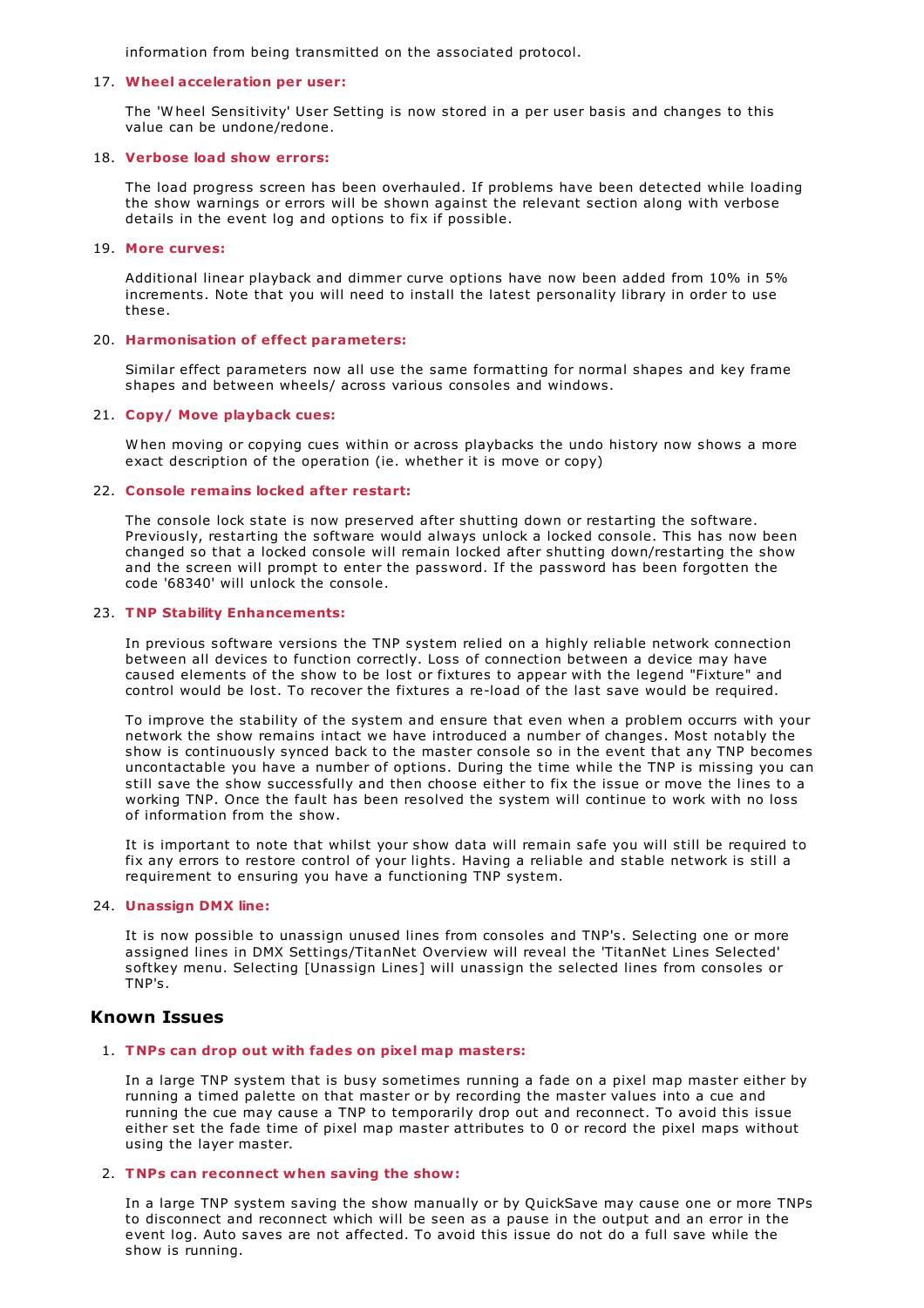## 3. **Copies of global shape palettes are empty:**

Attempting to copy a global shape palette will currently result in an empty palette that doesn't do anything. As a workaround select a suitable fixture, apply the palette and then record a new version on an empty palette handle, ensuring the palette type is set to global. Normally (using default settings) as long as only one type of fixture has been selected this will automatically be detected as a global palette and will therefore record as such but in some circumstances you may need to manually change it to manual (for example if 'Minimum Palette Mode' is set to anything other than 'Global' in User Settings).

## **Changes**

## 1. **Disabled DMX on restart:**

Previously if DMX was disabled it would re-enable when the software was restarted. This has been changed so that the disabled state is preserved.

## 2. **Capture appearance:**

Some of the Capture appearance settings have been renamed to make the function clearer. 'Atmosphere' is now called 'Smoke Density', 'Atmosphere Contrast' is now 'Smoke Variation' and 'Atmosphere Speed' is now 'Smoke Speed'.

## 3. **Attribute group times 'not used':**

Previously where attribute group times were not set the softkeys would read 'not used'. This has been changed so that they now show 'Global' instead.

# **Bugs Fixed**

## 1. **Crash after delete/repatch fixtures with Capture open:**

Fixed an issue where deleting fixtures and then repatching other fixtures to the address of the deleted fixtures would cause Titan to hang.

## 2. **Convert to cue list broken:**

Previously when attempting to record into a memory cue selecting the [Convert to Cue List] option would do nothing and then prevent page change. This has now been fixed.

### 3. **Autoload fails if previous cue still fading:**

Previously if an autoload cue was fired before a previous cue had completed its fade the autoload would fail. This has now been fixed.

## 4. **Autoload chases don't kill:**

Previously when autoloading chases from cuelists sometimes the chase could remain active when the cue that autoloaded was not. This has now been resolved.

### 5. **Blind to live intensity always fades from zero:**

Previously fading a blind intensity value to live over a live intensity cue would always fade from zero causing the live intensity to change unexpectedly. Blind to live will now always fade values from the current live output.

### 6. **Global fade out delays and then snaps out:**

Fixed an issue where a combination of attribute and global (playback) fade times in modes 1-3 would calculate the fades incorrectly causing snap in/ delay out then snap off instead of fades.

### 7. **HTP release fades:**

Fixed an issue where HTP release fades would prevent other fades.

## 8. **Mode 2 and 3 don't follow release time:**

Previously when mode 2 or mode 3 cues were released they would ignore the release time and snap off. They now follow the release time correctly.

### 9. **Global in time:**

Fixed an issue where global times could prevent cues from working where they also had individual attribute times.

## 10. **TNP reconnect didn't kill previous cues:**

Fixed an issue where after temporarily disconnecting and then reconnecting a TNP it would still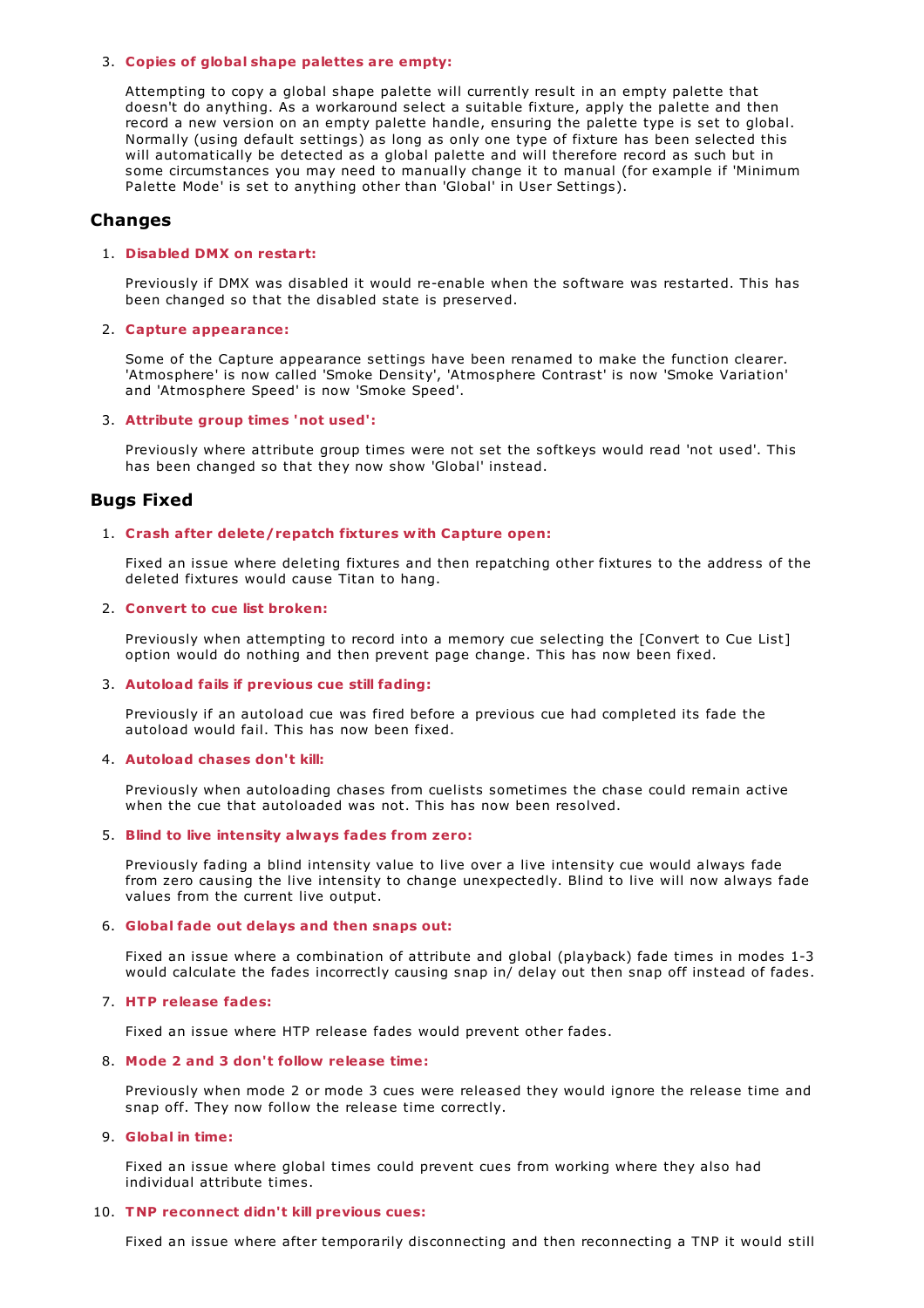have active cues that had since been killed on the master.

## 11. **MiD and dimmer shapes:**

Previously fixtures could move in dark during dimmer shapes. This has now been fixed so that dimmer shapes will prevent move in dark functions.

#### 12. **Block shape sync:**

Previously firing and killing a block shape in mode 2 on top of an active shape with the same fixtures/attributes would result in the mode 2 cue fixtures being out of sync with other fixtures in the shape. The fixtures will now fade back in sync.

### 13. **Mode 2 block shape doesn't restore shapes when killed:**

Fixed an issue where firing a block shape in mode 2 would not restore other shapes after it was killed.

### 14. **Chases ignore release without home:**

Fixed an issue where chases that were set to cue release would still release to home values when the release without home user setting was enabled. Cue release now obeys the release without home function.

## 15. **Chase cue release and off:**

Fixed an issue where cue release didn't work with off values in chases.

### 16. **Pixel maps in cue lists don't fire if the fader is at zero:**

Previously pixel map effect cues would only fire if the fader was lifted. This has now been resolved.

### 17. **Can't flash pixel maps in cuelist:**

Previously it was not possible flash pixel map effects in a cuelist. This has now been resolved.

### 18. **Shared and normal palette times ignored with empty global or shared:**

Previously if a palette contained a combination of global or shared attribute control values along with shared or normal times respectively they would not fire with times. This has been fixed.

#### 19. **Edits in cue view do not output live:**

Previously editing values of live cues in cue view would not update the live output. Editing live cues via cue view now updates the output immediately.

## 20. **Update palette on live chase with cue release releases to home:**

Fixed an issue where updating a palette in blind with live chases with cue release on would result in the chase releasing to home rather than the updated palette.

#### 21. **Cuelists with fire first cue enabled will skip the first cue in timecode:**

Fixed an issue where time code would skip the first cue when fire first cue was enabled.

### 22. **Using go to record timecode skips cues:**

Fixed an issue where using go to record timecode could skip cues.

### 23. **Blocked information lost on copy:**

Fixed an issue where blocking information was lost when copying tracked cuelists.

## 24. **Cannot remove fixtures from cues after merge block:**

Fixed an issue where merging as cue only into a blocked cue would incorrectly track to following cues which could then not be removed.

#### 25. **Copy or move tracked shape can leave cuelist in inconsistent state:**

Previously if a cue containing a tracked shape was moved or copied to a location where it cannot be tracked (ie. before the original shape, after the shape has been blocked or to a different playback), it would end up in the wrong state and might not work correctly. This has been fixed so that a new copy of the shape will be created if it cannot be tracked in the destination.

### 26. **Copy cue between playbacks fails with error:**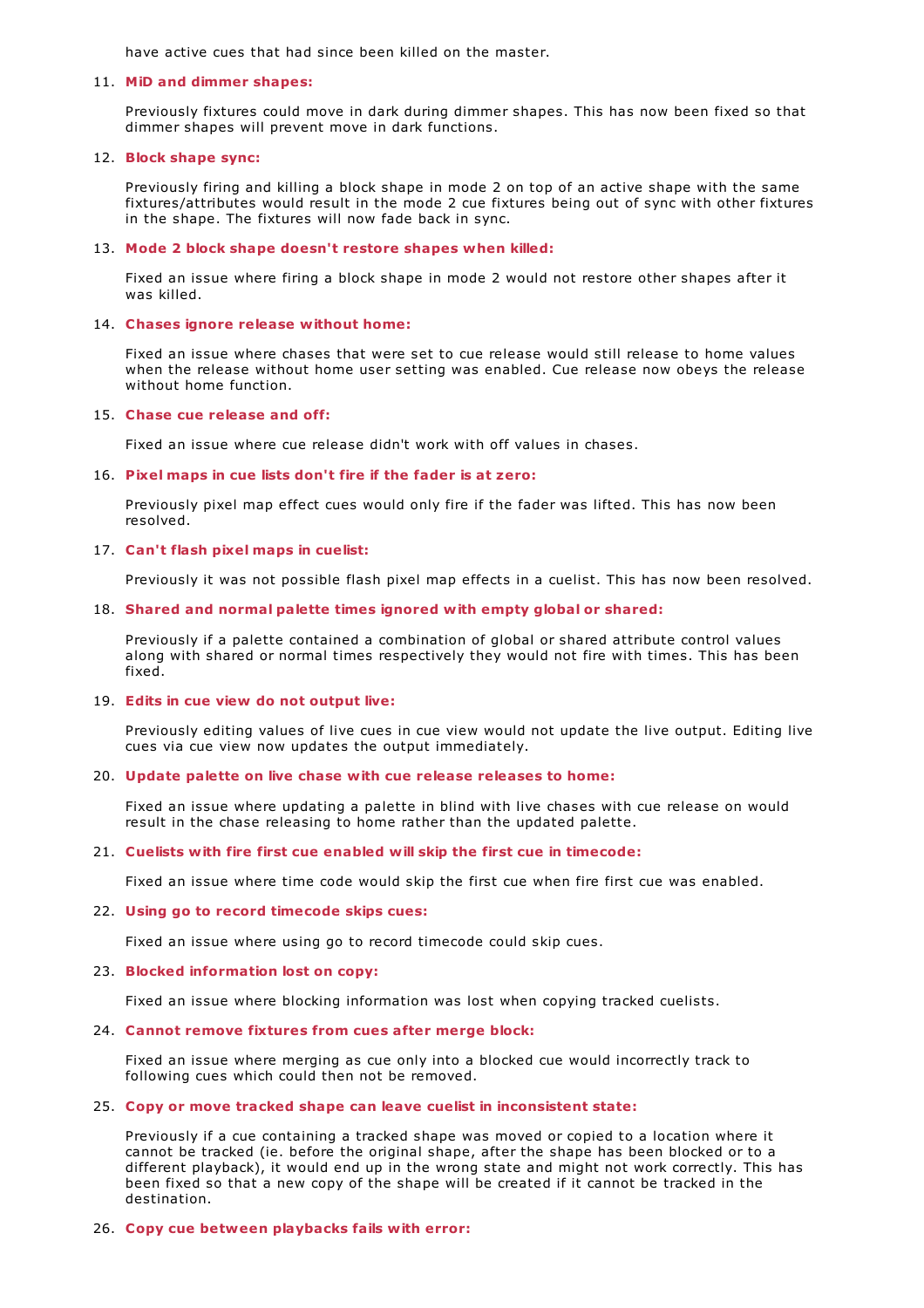Previously attempting to copy a cue from a chase to a cuelist would fail with an error. This now works correctly.

## 27. **Copy cue syntax ignores decimal point:**

Fixed an issue where entering point values when using the copy cue syntax would result in the wrong cue number.

#### 28. **Backspace with floating point cue numbers:**

Fixed an issue where pressing back after entering a decimal point when entering cue numbers would cause the cursor to jump to before the decimal point meaning you could accidentally end up with the wrong cue number if you were not looking.

#### 29. **Cuelist auto window scroll broken:**

Previously the playback view auto window scroll settings did not work. This has now been fixed.

#### 30. **Can't connect to live shape after swop:**

Previously after swopping a cue it would not be possible to connect to a live shape. This has now been resolved.

## 31. **Load show error:**

Fixed an issue where load show would sometimes fail with an error message despite there being nothing wrong with the show.

#### 32. **Occasionally can lock on load:**

Fixed an issue where Titan would occasionally hang during load.

#### 33. **Speed master key profiles broken:**

Fixed an issue where BPM masters would always use default key profiles, regardless of settings.

#### 34. **Time review unpredictable:**

Previously using the try cue function to test times in programmer would not always replay reliably. This has now been fixed.

#### 35. **Exchange colour mix to fixed pixel mapping:**

Previously after exchanging from a colour mixing to a fixed colour fixture, pixel maps would be lost. Now they will convert to dimmer and if they are subsequently exchanged back to colour mixing they will revert to the original colours.

## 36. **Exchange from one control to two maps to both:**

Previously if a fixture with one control such as gobo was exchanged to a fixture with two it would map to both. Now it will evaluate the options on both of the targets, pick the best match and set the other wheel to its locate value.

### 37. **Exchange RGB -> CMY -> fixed colour:**

Fixed an issue where exchanging from RGB -> CMY and then to a fixture with fixed colours only would result in all colour cues reverting to open. W here possible the colours will now be preserved to the closest match.

#### 38. **Exchange mapping not saved in showfile:**

Previously if a mapping was set and saved and then changed, loading the show would use the new mapping. It will now remember the saved mapping when loaded.

## 39. **Update personality function id's:**

Previously updating a personality could cause functions to change unnecessarily. This has now been fixed so that it will try to keep the same functions wherever possible.

#### 40. **Palette view persists for nested global palettes:**

Previously updates to nested global source palette values would not be reflected in the target palette view. This has now been resolved.

#### 41. **Cue view out of sync after undo add new palette channels:**

Previously where cues referenced palettes and new controls were added via the referenced palette and then undone, the cue view would become out of sync and not show the correct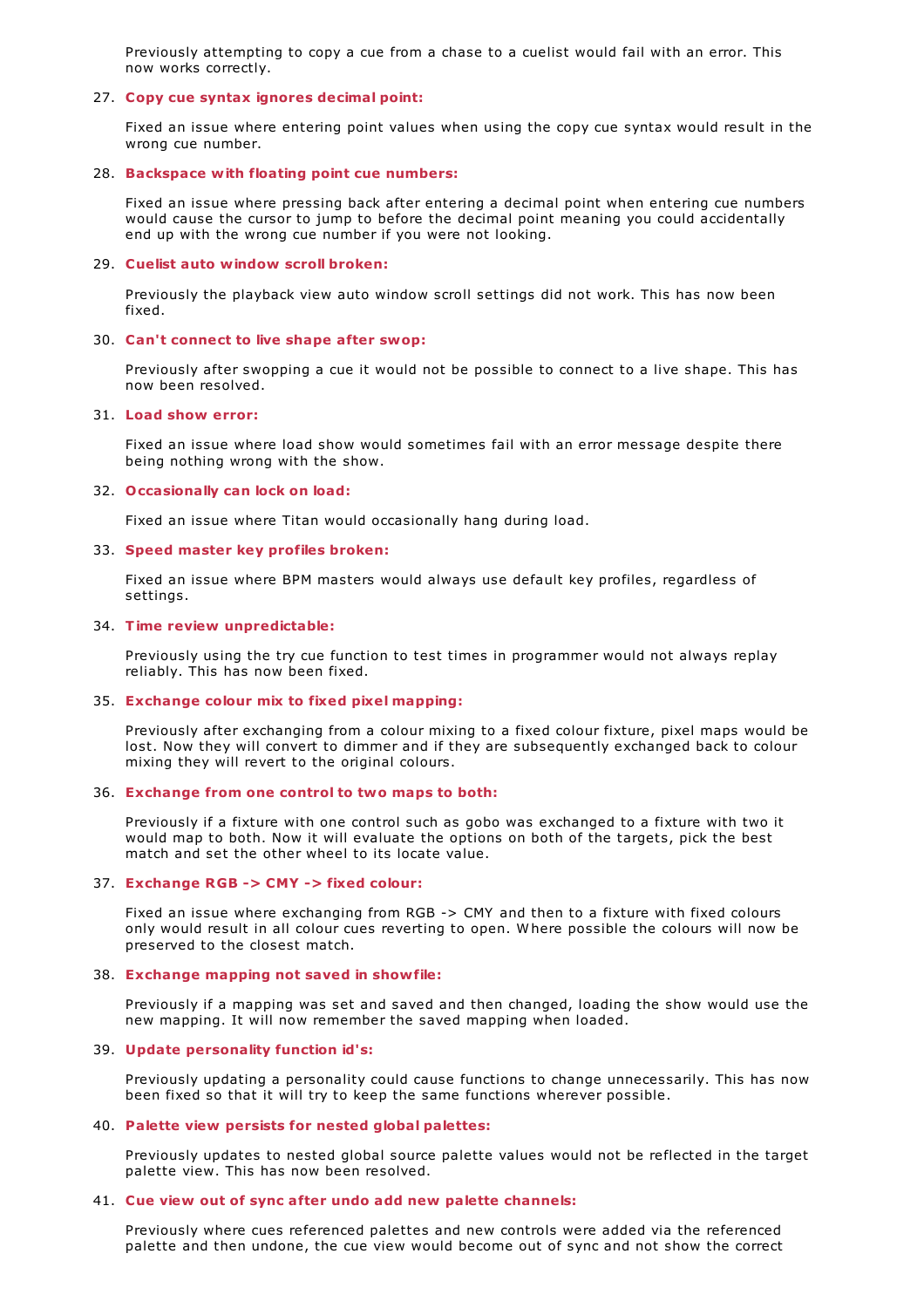contents. It now shows the correct values with undo and redo.

### 42. **Shape Fixture View doesn't populate new values on edit:**

Previously when making edits to parameters via shape fixture view the view would not update to reflect the new values until it was closed and reopened. Edits are now updated live in the cells.

#### 43. **Shape view shows incorrect values for phase and phase offset:**

Fixed an issue where the phase and phase offset cells in Shape View would always read zero, irrespective of the actual values.

## 44. **Channel grid home values incorrect after clear:**

Previously cleared home values would persist as showing the value rather than '-' in channel grid. This has now been resolved.

## 45. **Channel grid does not populate effects live:**

Fixed an issue where Channel Grid would not show effects fired/killed while it was open. It will now update to show effects live.

## 46. **Halos not displayed in certain areas:**

Fixed issue where halos were not being displayed in the Arena Mini Display, Sapphire Touch workspaces, Mobile W ing, and Static Playbacks & Executors windows.

## 47. **Workspace quick record picture legend not stored:**

Previously picture legends drawn when quick recording workspace shortcuts would revert to text on record. This has now been fixed.

### 48. **Preset palette user numbers:**

Previously palettes created automatically using the preset palette patch option would not have user numbers which could cause problems with certain functions. This has now been fixed so that they have user numbers.

## 49. **Picture legends in Active Playbacks window:**

Previously playbacks in the Active Playbacks window would only show text legends. Now they will appear with picture legends if set.

#### 50. **Undo/redo On not marked in programmer:**

Fixed an issue where, after setting an attribute to 'On' and then undo/redo would result in the value not being marked as 'in programmer'.

#### 51. **Unfold empty legend indicator:**

Fixed an issue where occasionally the legend indicator above handles would be empty after unfolding.

#### 52. **Unfold chase cue legends:**

Previously unfolded chases would not display step legends where set. Now the unfolded cues will appear with their legend.

## 53. **Undo copy/move fixture type group cannot be redone:**

Previously, after moving or copying an auto fixture type group, undoing the operation would not remove from the history and redoing would not work. This has now been resolved.

#### 54. **Release all masters slow first use:**

Previously when using the 'Release All Masters' function for the first time, the masters would all release slowly one after another. They now all release together immediately.

## 55. **Wheel display programmer sync after undo times:**

Fixed an issue where the wheel display for times would not show the correct programmer representation after undo.

## 56. **Capture doesn't show blind playbacks:**

Previously playbacks set to blind would not show on the internal Capture when fired. This has now been fixed.

### 57. **Can't set picture legend after setting user number:**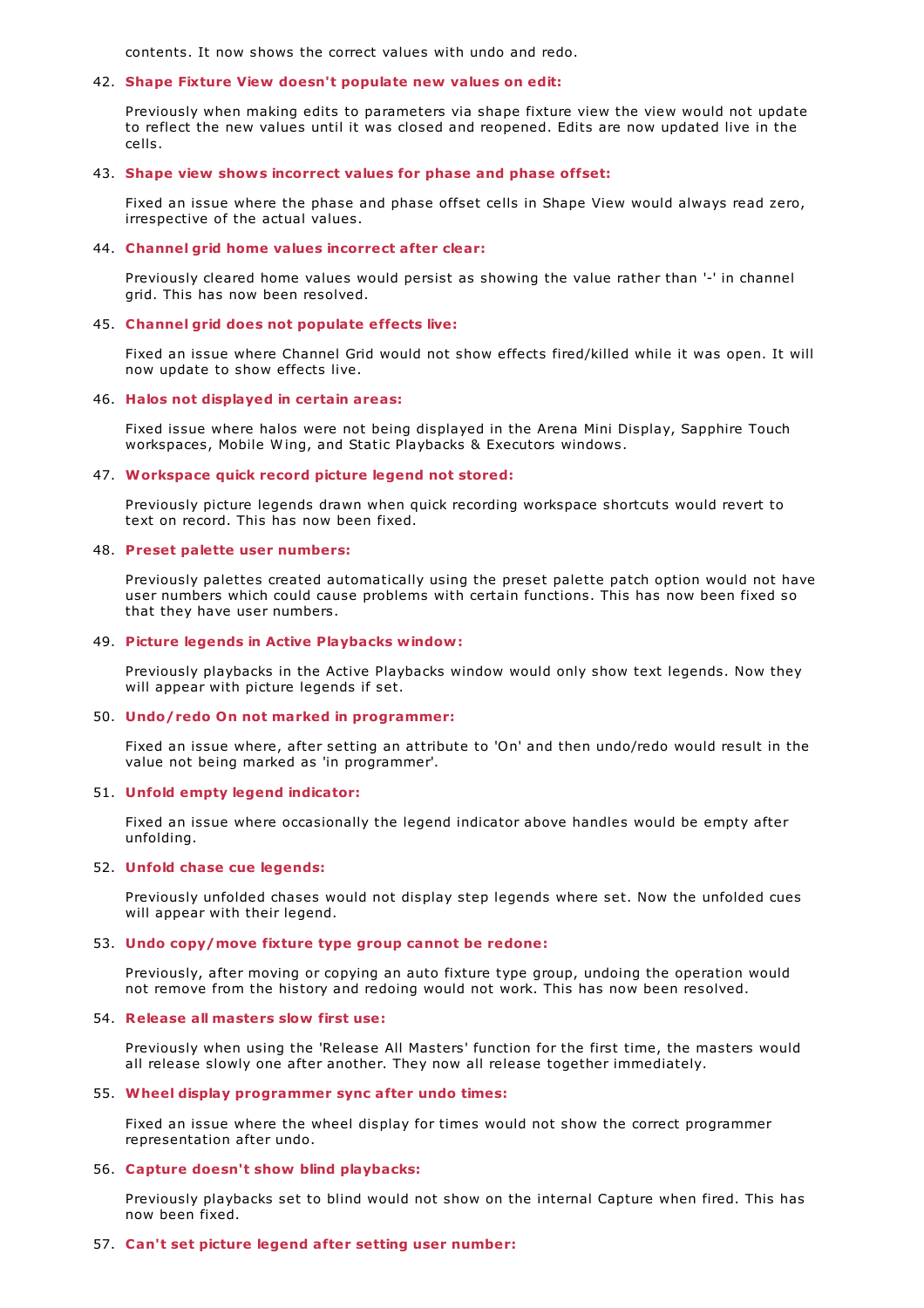Fixed an issue where attempting to set a picture legend after setting a user number would result in an error.

## 58. **Can't select cells after selecting master fixture in attribute editor:**

Fixed an issue where it was not possible to select cells in the attribute editor after selecting the master fixture.

## 59. **Can't select cells after adjust attribute values menu:**

Previously after entering the 'Adjust Attribute Values' menu (wheel @ or touch wheel value) it would not be possible to select cells in the attribute editor. This has now been fixed.

### 60. **Attribute Editor does not show selected cells in certain situations:**

Previously if more than one multi-cell fixture was selected and then the cells were selected using the [.]<enter> syntax, using Next/Prev would not highlight the cells in Attribute Editor. This has been resolved.

#### 61. **Time only palettes don't copy:**

Previously if a palette only contained time information, copying would result in an empty palette. This has been fixed.

## 62. **No output after swapping fixtures and park:**

Fixed an issue where swapping fixture addresses via repatch and park could result in the associated DMX channels being set to zero.

#### 63. **Repatch overlap breaks Capture control:**

Fixed an issue where repatching a group of fixtures to a new start address that is currently in use by the same fixtures would confuse the internal Capture.

#### 64. **Record mask ignored when merging:**

Fixed an issue where the record mask would be ignored when merging.

#### 65. **Palette merge mode guess:**

Fixed an issue where the palette mode could be guessed incorrectly when merging into global palettes.

#### 66. **Deleted shapes don't remove on replace:**

Fixed an issue where shapes in a cue could persist after replacing the cue.

### 67. **Merging on values adds controls to cues that were not originally present:**

Previously if an attribute was marked as on in the programmer and merged into a cue, the cue would now contain the current value for that attribute even though it did not exist before. This has now been fixed.

### 68. **Master palette time doesn't reset on new show:**

Previously the master palette time would persist after starting a new show. It now resets to default.

#### 69. **Master palette time doesn't save:**

Previously the master palette time would not save/load. This has now been fixed.

#### 70. **Fixture type auto groups break after save/load:**

Fixed issues with fixture type groups after save/load.

## 71. **Workspace pages don't recall correctly:**

Fixed an issue where workspace shortcuts would not recall the pages of windows correctly where relevant.

#### 72. **Record palette breaks when CMY and RGB controls in the same fixture:**

Previously where fixtures had a combination of RGB and CMY controls in the same mode palettes could end up recording with the wrong values. Extra reserved colours have now been added to solve this.

## 73. **Dimmer levels from faders don't work correctly in blind:**

Previously where dimmer values were placed in the programmer by fader they would not record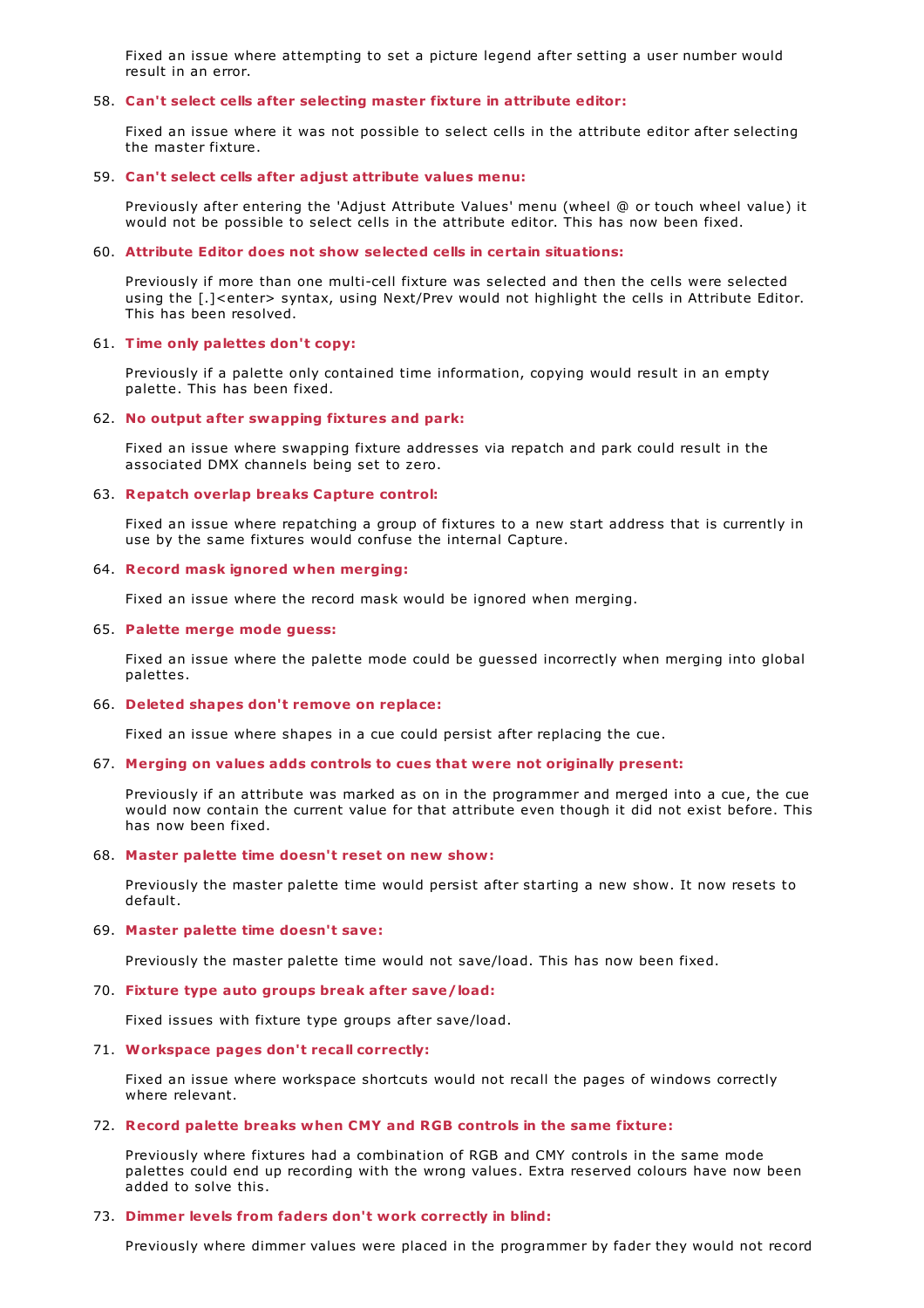reliably and did not show in the internal Capture. These issues have now been resolved.

## 74. **Capture shows don't save in autosave:**

Fixed issues with Capture shows loaded from autosave.

### 75. **Capture colour properties get stuck:**

Fixed an issue where it was not possible to change the colour of dimmers in Capture after adjusting other properties.

## 76. **Capture auto update does not patch immediately:**

Previously fixtures patched while Capture auto-update was turned off would not appear when it was turned on until another fixture was patched. Fixtures will now auto-patch correctly.

### 77. **Can't delete workspace shortcut from setlist:**

Fixed an issue where it was not possible to delete workspace shortcuts added to setlists.

#### 78. **Set list can't input notes:**

Previously it was not possible to add notes in set lists. This has now been resolved.

#### 79. **Set list add track auto page name:**

Fixed an issue where the set list track name wouldn't update to the current page name if the page was changed after pressing add track.

#### 80. **Master release could be set to global:**

Previously it was possible to set the master release time to global which could prevent playback output. Master release can no longer be set to global.

#### 81. **Marquee select in edit group incorrect fixture order:**

Fixed an issue where using marquee select while editing groups could result in the wrong fixture order.

## 82. **Can't edit values in playback options window:**

Fixed an issue where it would not be possible to enter numeric values in the touch playback options view if it was opened after using Edit Times.

#### 83. **Lock when loading a show where a cuelist has every cue disabled:**

Fixed an unusual case where disabling every cue in a cuelist in a show would cause Titan to hang when loaded.

## 84. **Changing user numbers slow:**

Previously changing user numbers over a range of fixtures was rather slow. It is now much faster.

### 85. **Fixtures from non-local console missing from DMX view:**

Previously in a multiuser session handles patched on a remote console would not appear in the local console DMX view. This has now been fixed.

### 86. **Cannot patch more than one Ai mode:**

Fixed an issue where it was not possible to patch more than one mode of Ai.

#### 87. **Capture wheels on open:**

Fixed an issue where it was not possible to access visualiser wheel controls if the wheels were set to visualiser before opening the Capture window.

## 88. **Locate not working correctly as a command terminator:**

Previously, pressing clear after using the syntax <x>THRU<y><LOCATE> would not clear the programmer on the first press. This has now been fixed so that locate works correctly as a command terminator.

### 89. **Capture element properties:**

Previously if a Capture element property was adjusted by slider after that property had been set to a value outside the range of the slider (ie. numerically or by wheel), selecting the value field would cause the value to snap back to the out of range value rather than the current value from the slider. This has now been fixed.